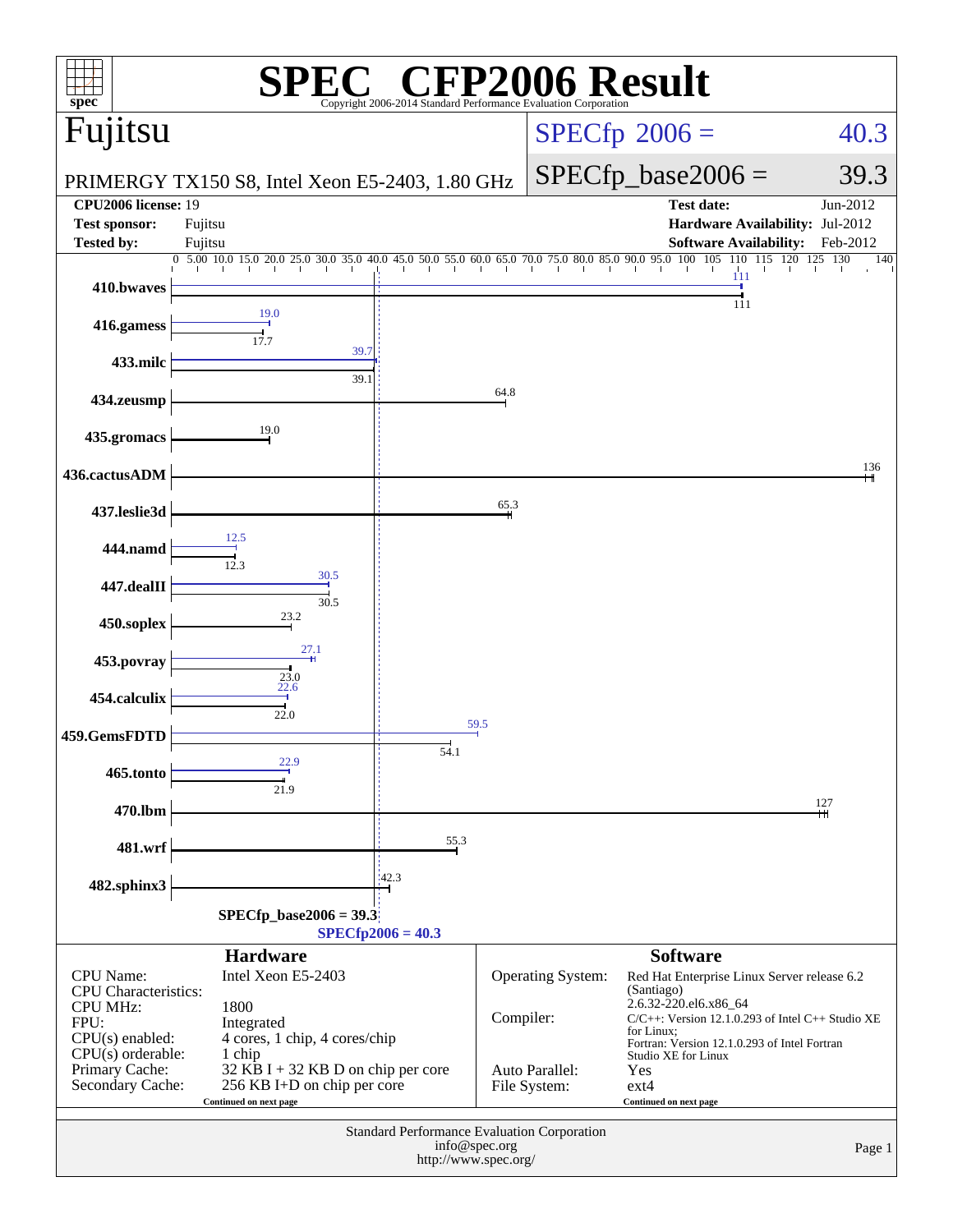| <b>SPEC CFP2006 Result</b><br>spec <sup>8</sup><br>Copyright 2006-2014 Standard Performance Evaluation Corporation                                                                                                                                                                                                                                                                                  |                |       |                               |             |                |       |                      |              |                               |                               |                                 |              |
|-----------------------------------------------------------------------------------------------------------------------------------------------------------------------------------------------------------------------------------------------------------------------------------------------------------------------------------------------------------------------------------------------------|----------------|-------|-------------------------------|-------------|----------------|-------|----------------------|--------------|-------------------------------|-------------------------------|---------------------------------|--------------|
| Fujitsu                                                                                                                                                                                                                                                                                                                                                                                             |                |       |                               |             | $SPECfp2006 =$ |       |                      |              | 40.3                          |                               |                                 |              |
| PRIMERGY TX150 S8, Intel Xeon E5-2403, 1.80 GHz                                                                                                                                                                                                                                                                                                                                                     |                |       |                               |             |                |       | $SPECfp\_base2006 =$ |              |                               | 39.3                          |                                 |              |
| CPU2006 license: 19<br><b>Test sponsor:</b>                                                                                                                                                                                                                                                                                                                                                         | Fujitsu        |       |                               |             |                |       |                      |              | <b>Test date:</b>             |                               | Hardware Availability: Jul-2012 | Jun-2012     |
| <b>Tested by:</b>                                                                                                                                                                                                                                                                                                                                                                                   | Fujitsu        |       |                               |             |                |       |                      |              |                               | <b>Software Availability:</b> |                                 | Feb-2012     |
| 10 MB I+D on chip per chip<br>L <sub>3</sub> Cache:<br><b>System State:</b><br>Run level 3 (multi-user)<br><b>Base Pointers:</b><br>64-bit<br>Other Cache:<br>None<br>Peak Pointers:<br>$32/64$ -bit<br>Memory:<br>48 GB (6 x 8 GB 2Rx4 PC3L-12800R-11, ECC, running<br>at 1067 MHz and CL7)<br>Other Software:<br>None<br>Disk Subsystem:<br>1 x SATA, 500 GB, 7200 RPM<br>Other Hardware:<br>None |                |       |                               |             |                |       |                      |              |                               |                               |                                 |              |
| <b>Results Table</b>                                                                                                                                                                                                                                                                                                                                                                                |                |       |                               |             |                |       |                      |              |                               |                               |                                 |              |
| <b>Benchmark</b>                                                                                                                                                                                                                                                                                                                                                                                    | <b>Seconds</b> | Ratio | <b>Base</b><br><b>Seconds</b> | Ratio       | <b>Seconds</b> | Ratio | <b>Seconds</b>       | <b>Ratio</b> | <b>Peak</b><br><b>Seconds</b> | <b>Ratio</b>                  | <b>Seconds</b>                  | <b>Ratio</b> |
| 410.bwayes                                                                                                                                                                                                                                                                                                                                                                                          | 123            | 111   | 122                           | 111         | 123            | 111   | <u>123</u>           | 111          | 123                           | 111                           | 123                             | 110          |
| 416.gamess                                                                                                                                                                                                                                                                                                                                                                                          | 1106           | 17.7  | 1109                          | 17.7        | 1108           | 17.7  | 1033                 | 18.9         | 1032                          | 19.0                          | 1031                            | 19.0         |
| $433$ .milc                                                                                                                                                                                                                                                                                                                                                                                         | 235            | 39.1  | 235                           | 39.1        | 235            | 39.1  | 231                  | 39.7         | 231                           | 39.7                          | 231                             | 39.7         |
| 434.zeusmp                                                                                                                                                                                                                                                                                                                                                                                          | 140            | 64.8  | 140                           | 64.8        | 140            | 64.8  | <b>140</b>           | 64.8         | 140                           | 64.8                          | 140                             | 64.8         |
| 435.gromacs                                                                                                                                                                                                                                                                                                                                                                                         | 375            | 19.0  | 376                           | <b>19.0</b> | 379            | 18.8  | 375                  | 19.0         | 376                           | <b>19.0</b>                   | 379                             | 18.8         |
| 436.cactusADM                                                                                                                                                                                                                                                                                                                                                                                       | 87.7           | 136   | 87.9                          | 136         | 88.7           | 135   | 87.7                 | 136          | 87.9                          | 136                           | 88.7                            | 135          |
| 437.leslie3d                                                                                                                                                                                                                                                                                                                                                                                        | 144            | 65.2  | 143                           | 65.9        | 144            | 65.3  | 144                  | 65.2         | 143                           | 65.9                          | 144                             | 65.3         |
| 444.namd                                                                                                                                                                                                                                                                                                                                                                                            | 654            | 12.3  | 654                           | 12.3        | 654            | 12.3  | <u>642</u>           | 12.5         | 642                           | 12.5                          | 642                             | 12.5         |
| 447.dealII                                                                                                                                                                                                                                                                                                                                                                                          | 375            | 30.5  | 376                           | 30.5        | 375            | 30.5  | 375                  | 30.5         | 376                           | 30.4                          | 375                             | 30.5         |
| $450$ .soplex                                                                                                                                                                                                                                                                                                                                                                                       | 360            | 23.2  | 359                           | 23.2        | 359            | 23.3  | 360                  | 23.2         | <u>359</u>                    | 23.2                          | 359                             | 23.3         |
| 453.povray                                                                                                                                                                                                                                                                                                                                                                                          | 233            | 22.8  | 230                           | 23.2        | 231            | 23.0  | 192                  | 27.8         | 197                           | 27.0                          | <b>196</b>                      | 27.1         |
| 454.calculix                                                                                                                                                                                                                                                                                                                                                                                        | 374            | 22.0  | 375                           | 22.0        | 376            | 21.9  | 368                  | 22.4         | 365                           | 22.6                          | 366                             | 22.6         |
| 459.GemsFDTD                                                                                                                                                                                                                                                                                                                                                                                        | 196            | 54.2  | 196                           | 54.1        | 196            | 54.1  | 179                  | 59.3         | 178                           | 59.5                          | 178                             | 59.5         |
| 465.tonto                                                                                                                                                                                                                                                                                                                                                                                           | 456            | 21.6  | 450                           | 21.9        | 449            | 21.9  | 434                  | 22.7         | 429                           | 22.9                          | 430                             | <u>22.9</u>  |
| 470.1bm                                                                                                                                                                                                                                                                                                                                                                                             | 108            | 127   | 108                           | 127         | 109            | 126   | 108                  | 127          | <b>108</b>                    | 127                           | 109                             | 126          |
| 481.wrf                                                                                                                                                                                                                                                                                                                                                                                             | 202            | 55.3  | 202                           | 55.4        | 202            | 55.2  | 202                  | 55.3         | 202                           | 55.4                          | 202                             | 55.2         |
| 482.sphinx3                                                                                                                                                                                                                                                                                                                                                                                         | 460            | 42.3  | 461                           | 42.3        | 463            | 42.1  | 460                  | 42.3         | 461                           | 42.3                          | 463                             | 42.1         |
| Results appear in the order in which they were run. Bold underlined text indicates a median measurement.                                                                                                                                                                                                                                                                                            |                |       |                               |             |                |       |                      |              |                               |                               |                                 |              |

**[Operating System Notes](http://www.spec.org/auto/cpu2006/Docs/result-fields.html#OperatingSystemNotes)**

 Stack size set to unlimited using "ulimit -s unlimited" Transparent Huge Pages enabled with: echo always > /sys/kernel/mm/redhat\_transparent\_hugepage/enabled

### **[Platform Notes](http://www.spec.org/auto/cpu2006/Docs/result-fields.html#PlatformNotes)**

 BIOS configuration: Intel HT Technology = Disable Frequency Floor Override = Enable

> Standard Performance Evaluation Corporation [info@spec.org](mailto:info@spec.org) <http://www.spec.org/>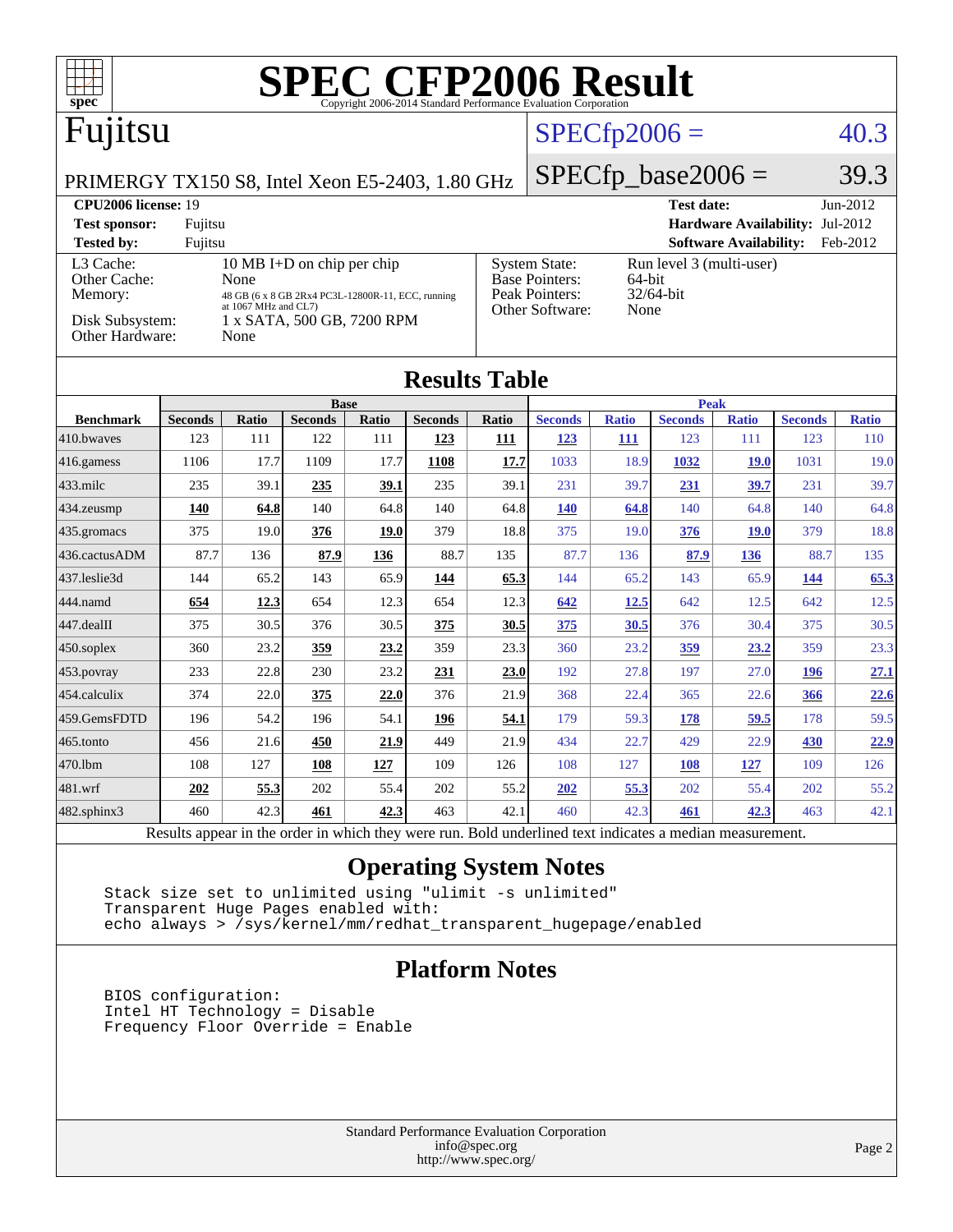

# **[SPEC CFP2006 Result](http://www.spec.org/auto/cpu2006/Docs/result-fields.html#SPECCFP2006Result)**

# Fujitsu

## $SPECfp2006 = 40.3$  $SPECfp2006 = 40.3$

PRIMERGY TX150 S8, Intel Xeon E5-2403, 1.80 GHz

**[Test sponsor:](http://www.spec.org/auto/cpu2006/Docs/result-fields.html#Testsponsor)** Fujitsu **[Hardware Availability:](http://www.spec.org/auto/cpu2006/Docs/result-fields.html#HardwareAvailability)** Jul-2012 **[Tested by:](http://www.spec.org/auto/cpu2006/Docs/result-fields.html#Testedby)** Fujitsu **[Software Availability:](http://www.spec.org/auto/cpu2006/Docs/result-fields.html#SoftwareAvailability)** Feb-2012

 $SPECTp\_base2006 = 39.3$ **[CPU2006 license:](http://www.spec.org/auto/cpu2006/Docs/result-fields.html#CPU2006license)** 19 **[Test date:](http://www.spec.org/auto/cpu2006/Docs/result-fields.html#Testdate)** Jun-2012

### **[General Notes](http://www.spec.org/auto/cpu2006/Docs/result-fields.html#GeneralNotes)**

Environment variables set by runspec before the start of the run: KMP\_AFFINITY = "granularity=fine,scatter" LD\_LIBRARY\_PATH = "/SPECcpu2006/libs/32:/SPECcpu2006/libs/64" OMP\_NUM\_THREADS = "4"

 Binaries compiled on a system with 1x E3-1270v2 CPU + 32 GB memory using RHEL6.2 For information about Fujitsu please visit: <http://www.fujitsu.com>

**[Base Compiler Invocation](http://www.spec.org/auto/cpu2006/Docs/result-fields.html#BaseCompilerInvocation)**

 $C$  benchmarks:<br>icc  $-m64$ 

[C++ benchmarks:](http://www.spec.org/auto/cpu2006/Docs/result-fields.html#CXXbenchmarks) [icpc -m64](http://www.spec.org/cpu2006/results/res2012q3/cpu2006-20120810-24098.flags.html#user_CXXbase_intel_icpc_64bit_bedb90c1146cab66620883ef4f41a67e)

[Fortran benchmarks](http://www.spec.org/auto/cpu2006/Docs/result-fields.html#Fortranbenchmarks): [ifort -m64](http://www.spec.org/cpu2006/results/res2012q3/cpu2006-20120810-24098.flags.html#user_FCbase_intel_ifort_64bit_ee9d0fb25645d0210d97eb0527dcc06e)

[Benchmarks using both Fortran and C](http://www.spec.org/auto/cpu2006/Docs/result-fields.html#BenchmarksusingbothFortranandC): [icc -m64](http://www.spec.org/cpu2006/results/res2012q3/cpu2006-20120810-24098.flags.html#user_CC_FCbase_intel_icc_64bit_0b7121f5ab7cfabee23d88897260401c) [ifort -m64](http://www.spec.org/cpu2006/results/res2012q3/cpu2006-20120810-24098.flags.html#user_CC_FCbase_intel_ifort_64bit_ee9d0fb25645d0210d97eb0527dcc06e)

## **[Base Portability Flags](http://www.spec.org/auto/cpu2006/Docs/result-fields.html#BasePortabilityFlags)**

| 410.bwaves: -DSPEC CPU LP64                 |                                                                |
|---------------------------------------------|----------------------------------------------------------------|
| 416.gamess: -DSPEC_CPU_LP64                 |                                                                |
| 433.milc: -DSPEC CPU LP64                   |                                                                |
| 434.zeusmp: -DSPEC_CPU_LP64                 |                                                                |
| 435.gromacs: -DSPEC_CPU_LP64 -nofor_main    |                                                                |
| 436.cactusADM: -DSPEC CPU LP64 -nofor main  |                                                                |
| 437.leslie3d: -DSPEC CPU LP64               |                                                                |
| 444.namd: -DSPEC CPU LP64                   |                                                                |
| 447.dealII: -DSPEC CPU LP64                 |                                                                |
| 450.soplex: -DSPEC_CPU_LP64                 |                                                                |
| 453.povray: -DSPEC_CPU_LP64                 |                                                                |
| 454.calculix: - DSPEC CPU LP64 - nofor main |                                                                |
| 459. GemsFDTD: - DSPEC CPU LP64             |                                                                |
| 465.tonto: - DSPEC CPU LP64                 |                                                                |
| 470.1bm: - DSPEC CPU LP64                   |                                                                |
|                                             | 481.wrf: -DSPEC_CPU_LP64 -DSPEC_CPU_CASE_FLAG -DSPEC_CPU_LINUX |
| 482.sphinx3: -DSPEC_CPU_LP64                |                                                                |
|                                             |                                                                |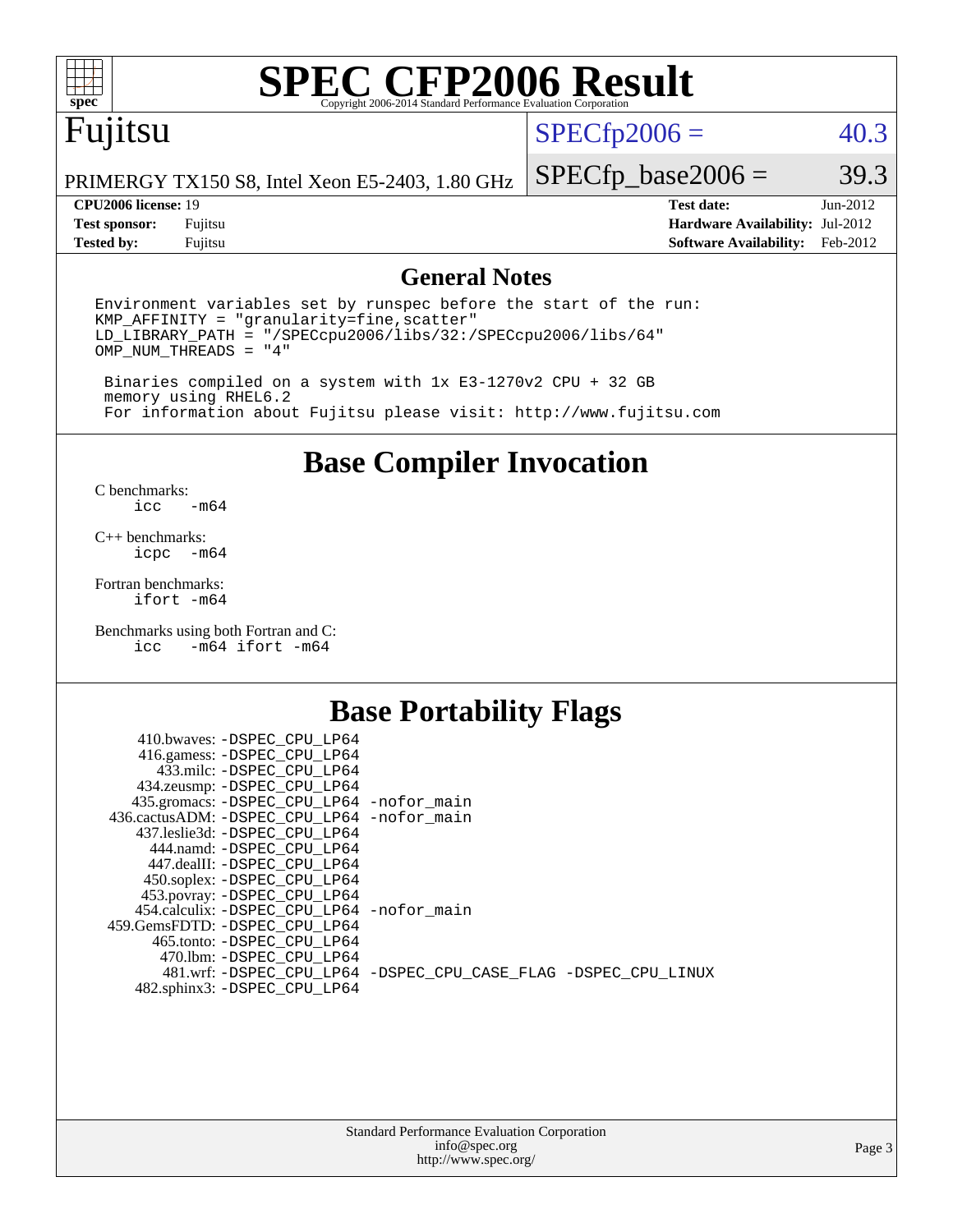

# **[SPEC CFP2006 Result](http://www.spec.org/auto/cpu2006/Docs/result-fields.html#SPECCFP2006Result)**

# Fujitsu

 $SPECfp2006 = 40.3$  $SPECfp2006 = 40.3$ 

PRIMERGY TX150 S8, Intel Xeon E5-2403, 1.80 GHz

**[Test sponsor:](http://www.spec.org/auto/cpu2006/Docs/result-fields.html#Testsponsor)** Fujitsu **[Hardware Availability:](http://www.spec.org/auto/cpu2006/Docs/result-fields.html#HardwareAvailability)** Jul-2012 **[Tested by:](http://www.spec.org/auto/cpu2006/Docs/result-fields.html#Testedby)** Fujitsu **[Software Availability:](http://www.spec.org/auto/cpu2006/Docs/result-fields.html#SoftwareAvailability)** Feb-2012

 $SPECTp\_base2006 = 39.3$ **[CPU2006 license:](http://www.spec.org/auto/cpu2006/Docs/result-fields.html#CPU2006license)** 19 **[Test date:](http://www.spec.org/auto/cpu2006/Docs/result-fields.html#Testdate)** Jun-2012

# **[Base Optimization Flags](http://www.spec.org/auto/cpu2006/Docs/result-fields.html#BaseOptimizationFlags)**

[C benchmarks](http://www.spec.org/auto/cpu2006/Docs/result-fields.html#Cbenchmarks): [-xAVX](http://www.spec.org/cpu2006/results/res2012q3/cpu2006-20120810-24098.flags.html#user_CCbase_f-xAVX) [-ipo](http://www.spec.org/cpu2006/results/res2012q3/cpu2006-20120810-24098.flags.html#user_CCbase_f-ipo) [-O3](http://www.spec.org/cpu2006/results/res2012q3/cpu2006-20120810-24098.flags.html#user_CCbase_f-O3) [-no-prec-div](http://www.spec.org/cpu2006/results/res2012q3/cpu2006-20120810-24098.flags.html#user_CCbase_f-no-prec-div) [-static](http://www.spec.org/cpu2006/results/res2012q3/cpu2006-20120810-24098.flags.html#user_CCbase_f-static) [-parallel](http://www.spec.org/cpu2006/results/res2012q3/cpu2006-20120810-24098.flags.html#user_CCbase_f-parallel) [-opt-prefetch](http://www.spec.org/cpu2006/results/res2012q3/cpu2006-20120810-24098.flags.html#user_CCbase_f-opt-prefetch) [-ansi-alias](http://www.spec.org/cpu2006/results/res2012q3/cpu2006-20120810-24098.flags.html#user_CCbase_f-ansi-alias) [C++ benchmarks:](http://www.spec.org/auto/cpu2006/Docs/result-fields.html#CXXbenchmarks) [-xAVX](http://www.spec.org/cpu2006/results/res2012q3/cpu2006-20120810-24098.flags.html#user_CXXbase_f-xAVX) [-ipo](http://www.spec.org/cpu2006/results/res2012q3/cpu2006-20120810-24098.flags.html#user_CXXbase_f-ipo) [-O3](http://www.spec.org/cpu2006/results/res2012q3/cpu2006-20120810-24098.flags.html#user_CXXbase_f-O3) [-no-prec-div](http://www.spec.org/cpu2006/results/res2012q3/cpu2006-20120810-24098.flags.html#user_CXXbase_f-no-prec-div) [-static](http://www.spec.org/cpu2006/results/res2012q3/cpu2006-20120810-24098.flags.html#user_CXXbase_f-static) [-opt-prefetch](http://www.spec.org/cpu2006/results/res2012q3/cpu2006-20120810-24098.flags.html#user_CXXbase_f-opt-prefetch) [-ansi-alias](http://www.spec.org/cpu2006/results/res2012q3/cpu2006-20120810-24098.flags.html#user_CXXbase_f-ansi-alias) [Fortran benchmarks](http://www.spec.org/auto/cpu2006/Docs/result-fields.html#Fortranbenchmarks): [-xAVX](http://www.spec.org/cpu2006/results/res2012q3/cpu2006-20120810-24098.flags.html#user_FCbase_f-xAVX) [-ipo](http://www.spec.org/cpu2006/results/res2012q3/cpu2006-20120810-24098.flags.html#user_FCbase_f-ipo) [-O3](http://www.spec.org/cpu2006/results/res2012q3/cpu2006-20120810-24098.flags.html#user_FCbase_f-O3) [-no-prec-div](http://www.spec.org/cpu2006/results/res2012q3/cpu2006-20120810-24098.flags.html#user_FCbase_f-no-prec-div) [-static](http://www.spec.org/cpu2006/results/res2012q3/cpu2006-20120810-24098.flags.html#user_FCbase_f-static) [-parallel](http://www.spec.org/cpu2006/results/res2012q3/cpu2006-20120810-24098.flags.html#user_FCbase_f-parallel) [-opt-prefetch](http://www.spec.org/cpu2006/results/res2012q3/cpu2006-20120810-24098.flags.html#user_FCbase_f-opt-prefetch) [Benchmarks using both Fortran and C](http://www.spec.org/auto/cpu2006/Docs/result-fields.html#BenchmarksusingbothFortranandC):

[-xAVX](http://www.spec.org/cpu2006/results/res2012q3/cpu2006-20120810-24098.flags.html#user_CC_FCbase_f-xAVX) [-ipo](http://www.spec.org/cpu2006/results/res2012q3/cpu2006-20120810-24098.flags.html#user_CC_FCbase_f-ipo) [-O3](http://www.spec.org/cpu2006/results/res2012q3/cpu2006-20120810-24098.flags.html#user_CC_FCbase_f-O3) [-no-prec-div](http://www.spec.org/cpu2006/results/res2012q3/cpu2006-20120810-24098.flags.html#user_CC_FCbase_f-no-prec-div) [-static](http://www.spec.org/cpu2006/results/res2012q3/cpu2006-20120810-24098.flags.html#user_CC_FCbase_f-static) [-parallel](http://www.spec.org/cpu2006/results/res2012q3/cpu2006-20120810-24098.flags.html#user_CC_FCbase_f-parallel) [-opt-prefetch](http://www.spec.org/cpu2006/results/res2012q3/cpu2006-20120810-24098.flags.html#user_CC_FCbase_f-opt-prefetch) [-ansi-alias](http://www.spec.org/cpu2006/results/res2012q3/cpu2006-20120810-24098.flags.html#user_CC_FCbase_f-ansi-alias)

# **[Peak Compiler Invocation](http://www.spec.org/auto/cpu2006/Docs/result-fields.html#PeakCompilerInvocation)**

[C benchmarks](http://www.spec.org/auto/cpu2006/Docs/result-fields.html#Cbenchmarks):  $\text{icc}$  -m64

[C++ benchmarks:](http://www.spec.org/auto/cpu2006/Docs/result-fields.html#CXXbenchmarks) [icpc -m64](http://www.spec.org/cpu2006/results/res2012q3/cpu2006-20120810-24098.flags.html#user_CXXpeak_intel_icpc_64bit_bedb90c1146cab66620883ef4f41a67e)

[Fortran benchmarks](http://www.spec.org/auto/cpu2006/Docs/result-fields.html#Fortranbenchmarks): [ifort -m64](http://www.spec.org/cpu2006/results/res2012q3/cpu2006-20120810-24098.flags.html#user_FCpeak_intel_ifort_64bit_ee9d0fb25645d0210d97eb0527dcc06e)

[Benchmarks using both Fortran and C](http://www.spec.org/auto/cpu2006/Docs/result-fields.html#BenchmarksusingbothFortranandC): [icc -m64](http://www.spec.org/cpu2006/results/res2012q3/cpu2006-20120810-24098.flags.html#user_CC_FCpeak_intel_icc_64bit_0b7121f5ab7cfabee23d88897260401c) [ifort -m64](http://www.spec.org/cpu2006/results/res2012q3/cpu2006-20120810-24098.flags.html#user_CC_FCpeak_intel_ifort_64bit_ee9d0fb25645d0210d97eb0527dcc06e)

# **[Peak Portability Flags](http://www.spec.org/auto/cpu2006/Docs/result-fields.html#PeakPortabilityFlags)**

Same as Base Portability Flags

# **[Peak Optimization Flags](http://www.spec.org/auto/cpu2006/Docs/result-fields.html#PeakOptimizationFlags)**

[C benchmarks](http://www.spec.org/auto/cpu2006/Docs/result-fields.html#Cbenchmarks):

433.milc:  $-x$ AVX(pass 2)  $-p$ rof-gen(pass 1)  $-p$ po(pass 2)  $-03$ (pass 2) [-no-prec-div](http://www.spec.org/cpu2006/results/res2012q3/cpu2006-20120810-24098.flags.html#user_peakPASS2_CFLAGSPASS2_LDFLAGS433_milc_f-no-prec-div)(pass 2) [-prof-use](http://www.spec.org/cpu2006/results/res2012q3/cpu2006-20120810-24098.flags.html#user_peakPASS2_CFLAGSPASS2_LDFLAGS433_milc_prof_use_bccf7792157ff70d64e32fe3e1250b55)(pass 2) [-static](http://www.spec.org/cpu2006/results/res2012q3/cpu2006-20120810-24098.flags.html#user_peakOPTIMIZE433_milc_f-static) [-auto-ilp32](http://www.spec.org/cpu2006/results/res2012q3/cpu2006-20120810-24098.flags.html#user_peakCOPTIMIZE433_milc_f-auto-ilp32) [-ansi-alias](http://www.spec.org/cpu2006/results/res2012q3/cpu2006-20120810-24098.flags.html#user_peakCOPTIMIZE433_milc_f-ansi-alias)

 $470$ .lbm: basepeak = yes

 $482$ .sphinx3: basepeak = yes

Continued on next page

Standard Performance Evaluation Corporation [info@spec.org](mailto:info@spec.org) <http://www.spec.org/>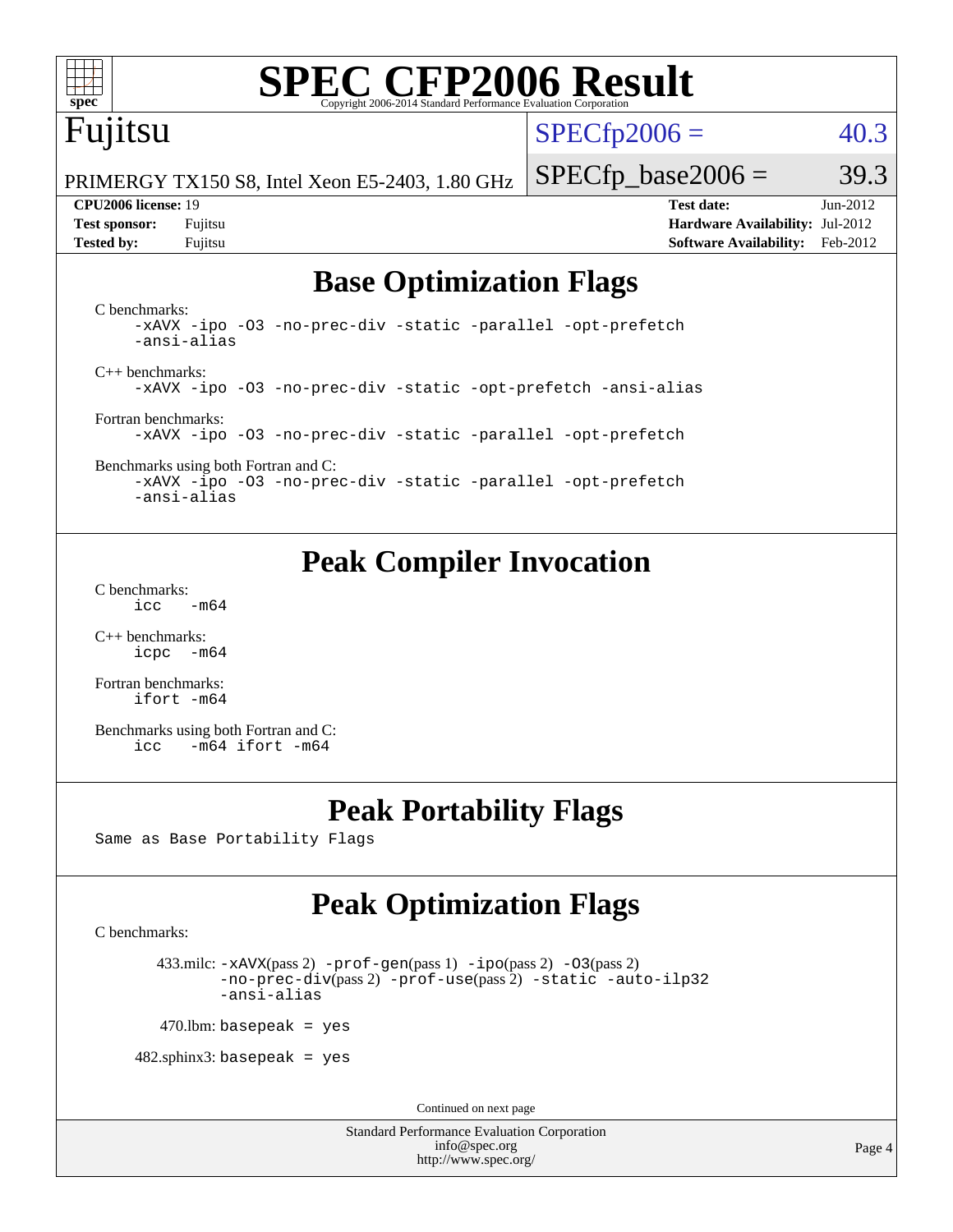$SPECTp2006 = 40.3$ 

 $SPECTp\_base2006 = 39.3$ 

PRIMERGY TX150 S8, Intel Xeon E5-2403, 1.80 GHz

**[CPU2006 license:](http://www.spec.org/auto/cpu2006/Docs/result-fields.html#CPU2006license)** 19 **[Test date:](http://www.spec.org/auto/cpu2006/Docs/result-fields.html#Testdate)** Jun-2012 **[Test sponsor:](http://www.spec.org/auto/cpu2006/Docs/result-fields.html#Testsponsor)** Fujitsu **[Hardware Availability:](http://www.spec.org/auto/cpu2006/Docs/result-fields.html#HardwareAvailability)** Jul-2012 **[Tested by:](http://www.spec.org/auto/cpu2006/Docs/result-fields.html#Testedby)** Fujitsu **[Software Availability:](http://www.spec.org/auto/cpu2006/Docs/result-fields.html#SoftwareAvailability)** Feb-2012

# **[Peak Optimization Flags \(Continued\)](http://www.spec.org/auto/cpu2006/Docs/result-fields.html#PeakOptimizationFlags)**

```
C++ benchmarks: 
       444.namd: -xAVX(pass 2) -prof-gen(pass 1) -ipo(pass 2) -O3(pass 2)
               -no-prec-div(pass 2) -prof-use(pass 2) -fno-alias
               -auto-ilp32
       447.dealII: -xSSE4.2 -ipo -O3 -no-prec-div -static -opt-prefetch
               -ansi-alias
      450.soplex: basepeak = yes
      453.povray: -xAVX(pass 2) -prof-gen(pass 1) -ipo(pass 2) -O3(pass 2)
               -no-prec-div(pass 2) -prof-use(pass 2) -unroll4 -ansi-alias
Fortran benchmarks: 
      410.bwaves: -xAVX -ipo -O3 -no-prec-div -opt-prefetch -parallel
               -static
      416.gamess: -xAVX(pass 2) -prof-gen(pass 1) -ipo(pass 2) -O3(pass 2)
               -no-prec-div(pass 2) -prof-use(pass 2) -unroll2
               -inline-level=0-scalar-rep--static
      434.zeusmp: basepeak = yes
      437.leslie3d: basepeak = yes
 -xSSE4.2-prof-gen-ipo-O3(pass 2)-no-prec-div(pass 2) -prof-use(pass 2) -unroll2
               -inline-level=0 -opt-prefetch -parallel
        465.tonto: -xAVX(pass 2) -prof-gen(pass 1) -ipo(pass 2) -O3(pass 2)
               -no-prec-div(pass 2) -prof-use(pass 2) -inline-calloc
               -opt-malloc-options=3 -auto -unroll4
Benchmarks using both Fortran and C: 
     435.gromacs: basepeak = yes
 436.cactusADM:basepeak = yes 454.calculix: -xAVX -ipo -O3 -no-prec-div -auto-ilp32 -ansi-alias
        481.wrf: basepeak = yes
                    The flags files that were used to format this result can be browsed at
```
<http://www.spec.org/cpu2006/flags/Intel-ic12.1-official-linux64.20111122.html> <http://www.spec.org/cpu2006/flags/Fujitsu-Platform.20120320.html>